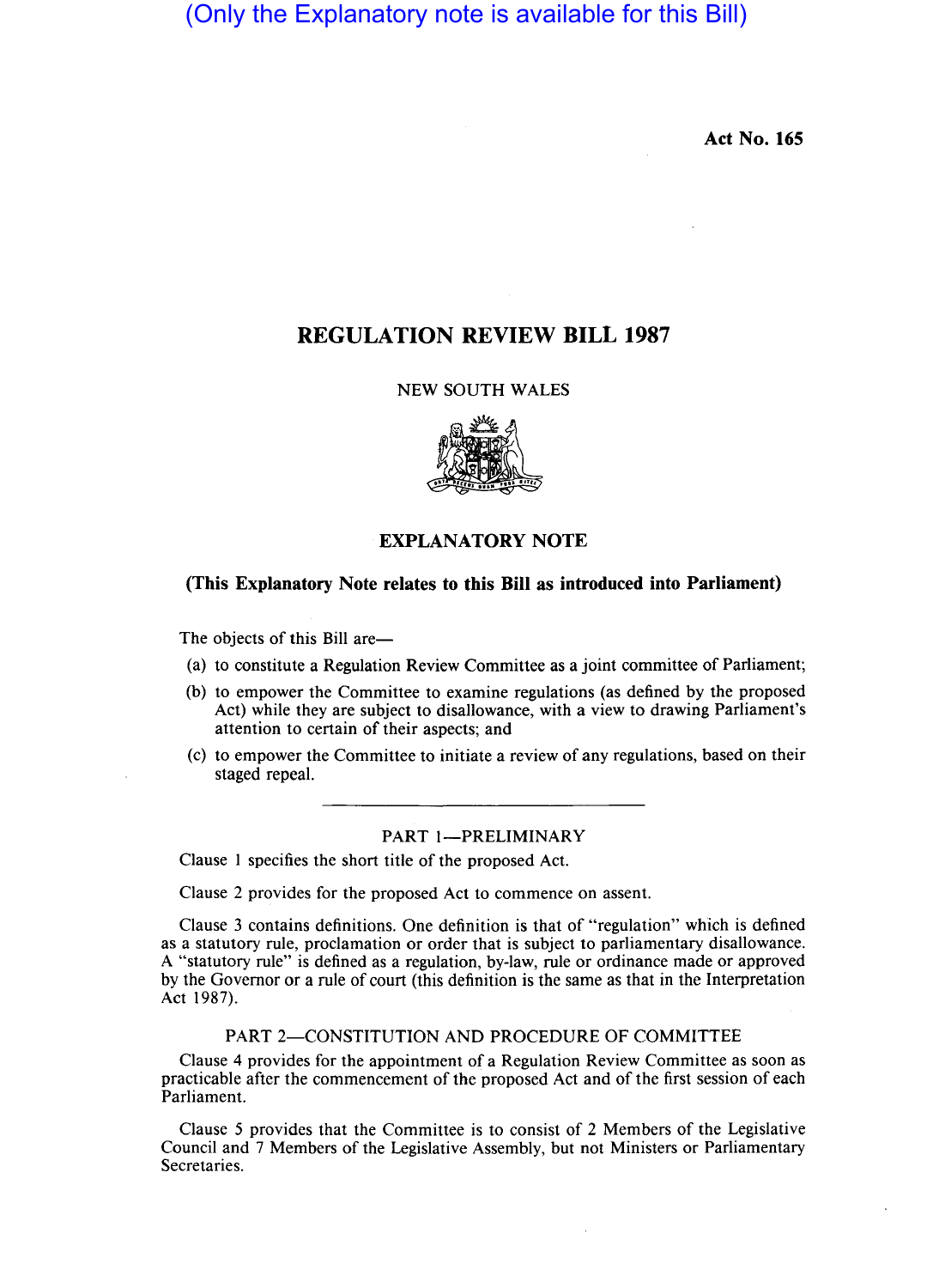2 **Act No. 165** 

#### *Regulation Review 1987*

Clause 6 provides for the ways in which a person ceases to be a member of the Committee. These are the dissolution or expiry of Parliament, appointment as a Minister or Parliamentary Secretary, ceasing to be a Member of Parliament, resignation addressed to the presiding officer or discharge by the House.

Clause 7 provides for the appointment of a Chairman and Vice-Chairman.

Clause 8 (1) allows the Committee to determine its own procedure, subject to express provisions in this regard. Clause  $8(2)$  provides for the Clerk of the Legislative Assembly to call the first meeting in each Parliament. Clause  $8$  (3) establishes the quorum of the Committee as 5, but the Committee is always to meet as a joint committee. Clause 8 (4)-(6) provide for the chairing of meetings, and gives the person presiding a deliberative vote and a casting vote. Clause 8 (7) requires decisions to be reached by a majority of members present and voting. Clause 8 (8) and (9) authorise the Committee to sit during adjournments and during the time a House is actually sitting.

#### PART 3-FUNCTIONS OF COMMITTEE

Clause 9 (1) empowers the Committee to examine regulations while they are subject to disallowance by either or both Houses of Parliament. Clause 9 (2) (a) empowers the Committee to initiate a systematic review of regulations (whether or not still subject to disallowance), based on the staged repeal of regulations. Clause 9 (2) (b) authorises the Committee to consider any question connected with regulations referred to the Committee by a Minister of the Crown. Clause 9 (3) limits the extent to which the Committee may involve itself in questions of Government policy.

Clause 10 allows the Committee's reports to be furnished to the Clerk of either House when the House is not sitting.

#### PART 4-MISCELLANEOUS

Clause 11 (1) authorises the Committee to send for persons, papers and records. Clause 11 (2) requires that, generally, the Committee is take all evidence in public. Clause 11 (3) allows evidence taken by the Committee to be considered by the Committee as differently constituted. Clause 11 (4) provides that the practice of the Legislative Assembly respecting the production of documents to select committees of the Assembly is to apply to the Committee.

Clause 12 provides for the giving of evidence to the Committee on a confidential basis, and creates certain offences in this regard.

Clause 13 makes it clear that the Committee is to be regarded as a joint committee of both Houses of Parliament, the proposal for which originated in the Legislative Assembly. This is of particular relevance for the Parliamentary Evidence Act 1901, which applies to joint committees by reference to the House in which the proposals for appointment of the committees originated.

Clause 14 protects acts and proceedings of the Committee in the event of a vacancy, defect or disqualification in membership.

Clause 15 provides that offences are to be punishable summarily before a Local Court constituted by a Magistrate.

71021-23527-18